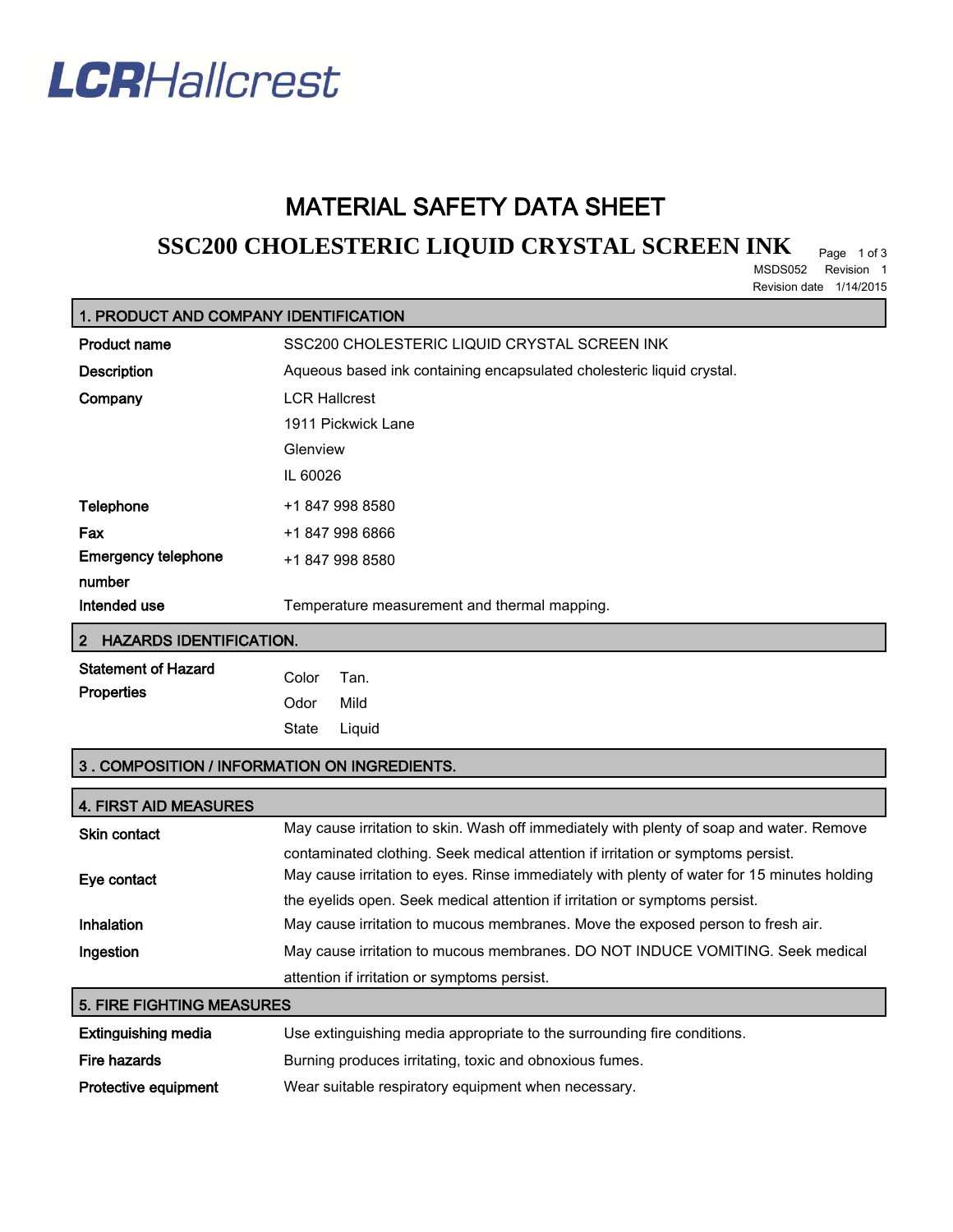# **SSC200 CHOLESTERIC LIQUID CRYSTAL SCREEN INK** Page 2 of 3

MSDS052 Revision 1 Revision date 1/14/2015

| <b>6. ACCIDENTAL RELEASE MEASURES</b>      |                                                                                                 |  |
|--------------------------------------------|-------------------------------------------------------------------------------------------------|--|
| <b>Personal precautions</b>                | Ensure adequate ventilation of the working area.                                                |  |
| <b>Environmental precautions</b>           | Do not allow product to enter drains. Prevent further spillage if safe.                         |  |
| Clean up methods                           | Absorb with inert, absorbent material. Sweep up. Transfer to suitable, labeled containers for   |  |
|                                            | disposal. Clean spillage area thoroughly with plenty of water.                                  |  |
| 7. HANDLING AND STORAGE                    |                                                                                                 |  |
| Handling                                   | Avoid contact with eyes and skin. Ensure adequate ventilation of the working area. Adopt        |  |
|                                            | best Manual Handling considerations when handling, carrying and dispensing.                     |  |
| <b>Storage</b>                             | Keep containers tightly closed. Store in correctly labeled containers. Store in a cool area but |  |
|                                            | do not freeze.                                                                                  |  |
| 8. EXPOSURE CONTROLS / PERSONAL PROTECTION |                                                                                                 |  |
| <b>Engineering measures</b>                | Ensure adequate ventilation of the working area.                                                |  |
| Hand protection                            | Chemical resistant gloves (PVC)                                                                 |  |
| Eye protection                             | In case of splashing, wear: Approved safety goggles.                                            |  |
| Protective equipment                       | Wear protective clothing.                                                                       |  |
| 9. PHYSICAL AND CHEMICAL PROPERTIES        |                                                                                                 |  |
| <b>Description</b>                         | Liquid.                                                                                         |  |
| Color                                      | Tan.                                                                                            |  |
| Odor                                       | Mild.                                                                                           |  |
| <b>Boiling point</b>                       | $100^{\circ}$ C                                                                                 |  |
| <b>Flammability limits</b>                 | N/A                                                                                             |  |
| <b>Water solubility</b>                    | miscible in water.                                                                              |  |
| <b>10. STABILITY AND REACTIVITY</b>        |                                                                                                 |  |
| <b>Stability</b>                           | Stable under normal conditions.                                                                 |  |
| <b>11. TOXICOLOGICAL INFORMATION</b>       |                                                                                                 |  |
| <b>12. ECOLOGICAL INFORMATION</b>          |                                                                                                 |  |
| <b>13. DISPOSAL CONSIDERATIONS</b>         |                                                                                                 |  |
| <b>General information</b>                 | Dispose of in compliance with all local and national regulations.                               |  |
| <b>14. TRANSPORT INFORMATION</b>           |                                                                                                 |  |
| <b>Further information</b>                 | The product is not classifed as dangerous for carriage.                                         |  |
| <b>15. REGULATORY INFORMATION</b>          |                                                                                                 |  |